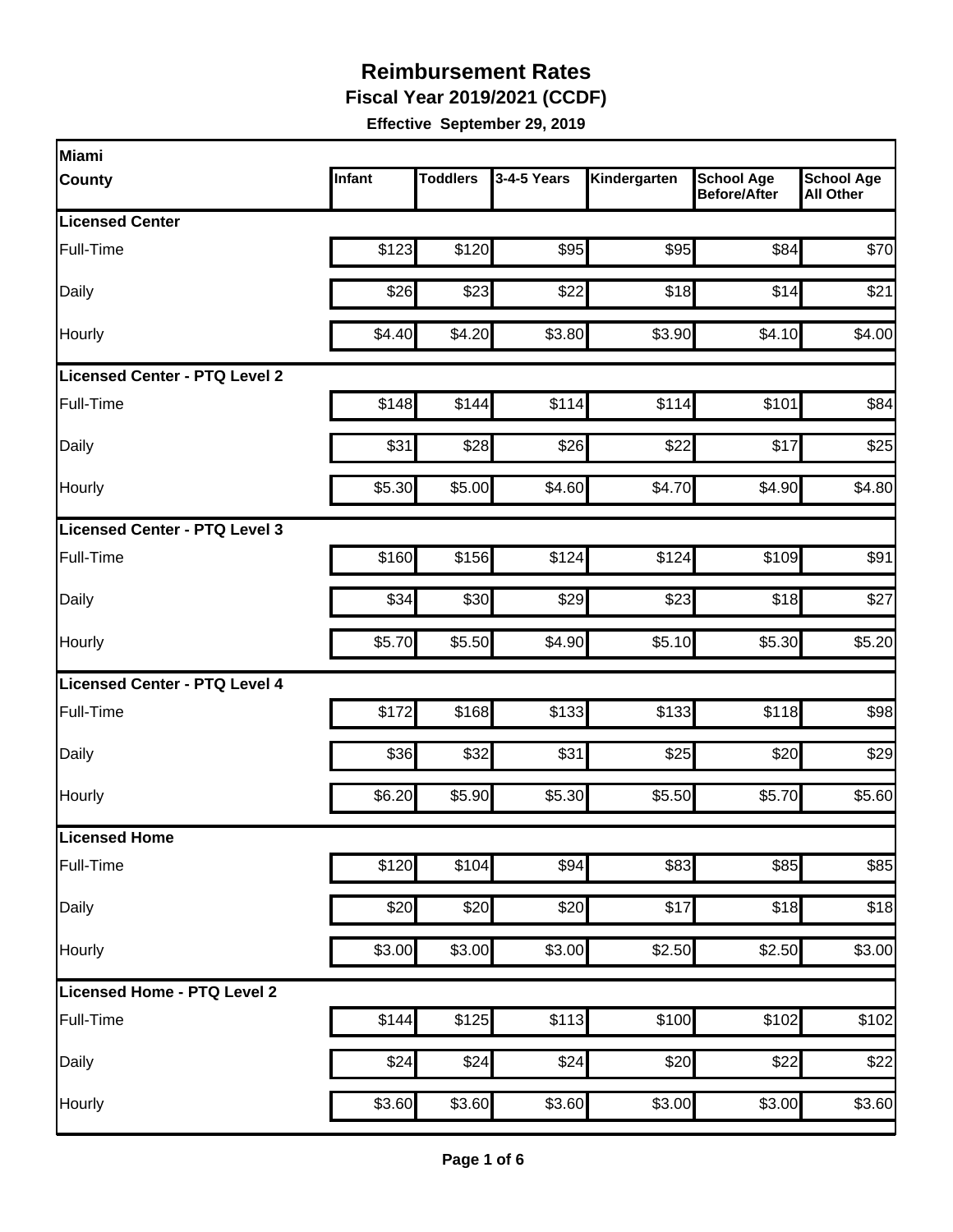**Fiscal Year 2019/2021 (CCDF)**

| Miami                                    |        |                 |             |                    |                                          |                                       |
|------------------------------------------|--------|-----------------|-------------|--------------------|------------------------------------------|---------------------------------------|
| <b>County</b>                            | Infant | <b>Toddlers</b> | 3-4-5 Years | Kindergarten       | <b>School Age</b><br><b>Before/After</b> | <b>School Age</b><br><b>All Other</b> |
| Licensed Home - PTQ Level 3              |        |                 |             |                    |                                          |                                       |
| Full-Time                                | \$156  | \$135           | \$122       | \$108              | \$111                                    | \$111                                 |
| Daily                                    | \$26   | \$26            | \$26        | \$22               | \$23                                     | \$23                                  |
| Hourly                                   | \$3.90 | \$3.90          | \$3.90      | \$3.30             | \$3.30                                   | \$3.90                                |
| <b>Licensed Home - PTQ Level 4</b>       |        |                 |             |                    |                                          |                                       |
| Full-Time                                | \$168  | \$146           | \$132       | \$116              | \$119                                    | \$119                                 |
| Daily                                    | \$28   | \$28            | \$28        | \$24               | \$25                                     | \$25                                  |
| Hourly                                   | \$4.20 | \$4.20          | \$4.20      | \$3.50             | \$3.50                                   | \$4.20                                |
| <b>Registered Ministry</b>               |        |                 |             |                    |                                          |                                       |
| Full-Time                                | \$87   | \$79            | \$67        | \$52               | \$65                                     | \$67                                  |
| Daily                                    | \$22   | \$20            | \$16        | \$10               | \$14                                     | \$14                                  |
| Hourly                                   | \$2.10 | \$2.10          | \$2.10      | \$2.90             | \$2.90                                   | \$2.90                                |
| <b>Registered Ministry - PTQ Level 1</b> |        |                 |             |                    |                                          |                                       |
| Full-Time                                | \$105  | \$100           | \$81        | \$74               | \$75                                     | \$69                                  |
| Daily                                    | \$24   | \$22            | \$19        | \$14               | \$14                                     | \$18                                  |
| Hourly                                   | \$3.30 | \$3.20          | \$3.00      | \$3.40             | \$3.50                                   | \$3.50                                |
| <b>Registered Ministry - PTQ Level 2</b> |        |                 |             |                    |                                          |                                       |
| Full-Time                                | \$148  | \$144           | \$114       | \$114              | \$101                                    | \$84                                  |
| Daily                                    | \$31   | \$28            | \$26        | \$22               | \$17                                     | \$25                                  |
| Hourly                                   | \$5.30 | \$5.00          | \$4.60      | \$4.70             | \$4.90                                   | \$4.80                                |
| <b>Registered Ministry - PTQ Level 3</b> |        |                 |             |                    |                                          |                                       |
| Full-Time                                | \$160  | \$156           | \$124       | \$124              | \$109                                    | \$91                                  |
| Daily                                    | \$34   | \$30            | \$29        | \$23               | \$18                                     | \$27                                  |
| Hourly                                   | \$5.70 | \$5.50          | \$4.90      | $\overline{$5.10}$ | \$5.30                                   | \$5.20                                |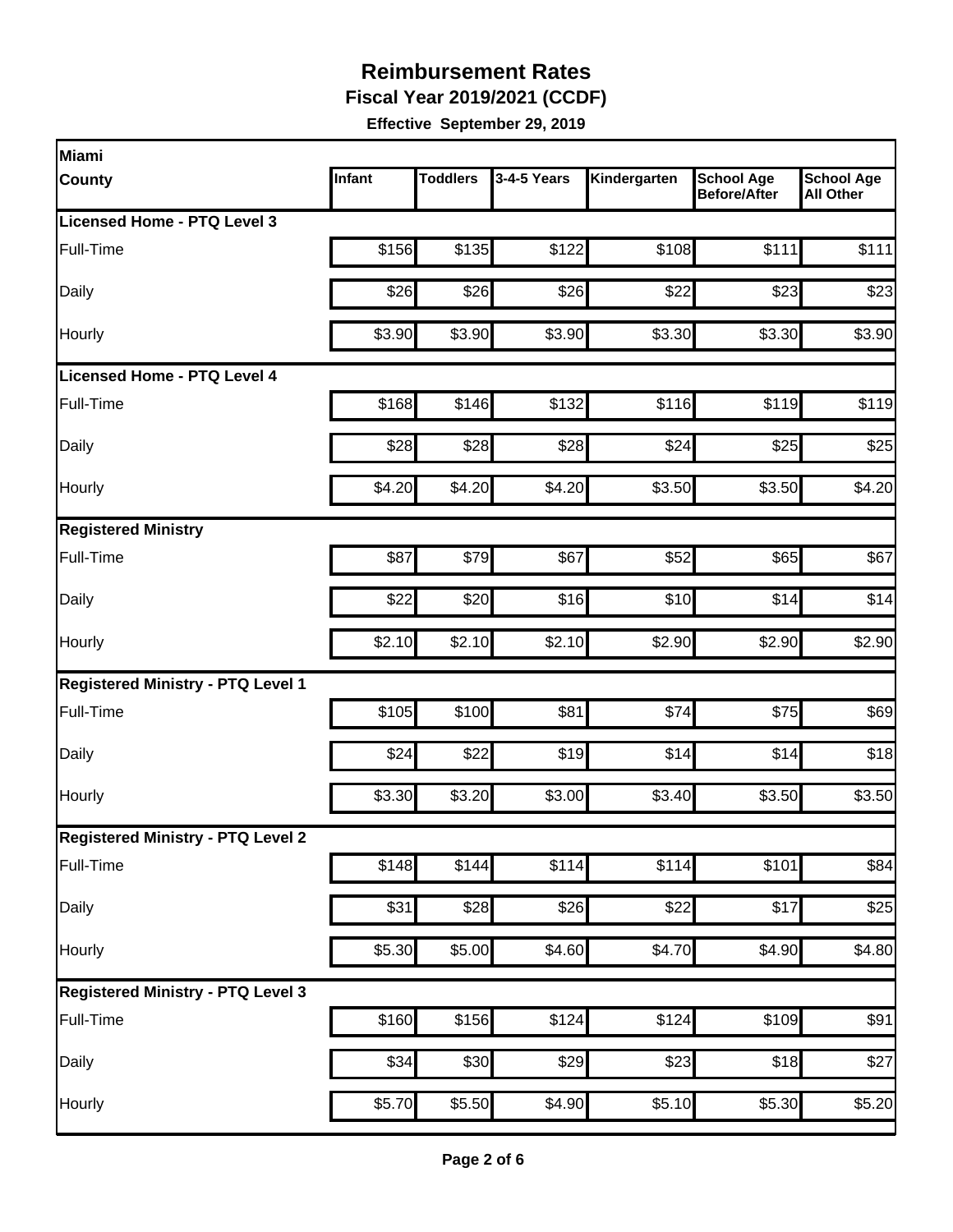**Fiscal Year 2019/2021 (CCDF)**

| Miami                                    |        |                 |             |              |                                          |                                       |  |  |  |
|------------------------------------------|--------|-----------------|-------------|--------------|------------------------------------------|---------------------------------------|--|--|--|
| <b>County</b>                            | Infant | <b>Toddlers</b> | 3-4-5 Years | Kindergarten | <b>School Age</b><br><b>Before/After</b> | <b>School Age</b><br><b>All Other</b> |  |  |  |
| <b>Registered Ministry - PTQ Level 4</b> |        |                 |             |              |                                          |                                       |  |  |  |
| Full-Time                                | \$172  | \$168           | \$133       | \$133        | \$118                                    | \$98                                  |  |  |  |
| Daily                                    | \$36   | \$32            | \$31        | \$25         | \$20                                     | \$29                                  |  |  |  |
| Hourly                                   | \$6.20 | \$5.90          | \$5.30      | \$5.50       | \$5.70                                   | \$5.60                                |  |  |  |
| <b>Exempt Center</b>                     |        |                 |             |              |                                          |                                       |  |  |  |
| Full-Time                                | \$87   | \$79            | \$67        | \$52         | \$65                                     | \$67                                  |  |  |  |
| Daily                                    | \$22   | \$20            | \$16        | \$10         | \$14                                     | \$14                                  |  |  |  |
| Hourly                                   | \$2.10 | \$2.10          | \$2.10      | \$2.90       | \$2.90                                   | \$2.90                                |  |  |  |
| <b>Accredited Exempt Center</b>          |        |                 |             |              |                                          |                                       |  |  |  |
| Full-Time                                | \$135  | \$132           | \$105       | \$105        | \$90                                     | \$77                                  |  |  |  |
| Daily                                    | \$29   | \$25            | \$24        | \$20         | \$15                                     | \$23                                  |  |  |  |
| Hourly                                   | \$4.80 | \$4.60          | \$4.20      | \$4.30       | \$4.50                                   | \$4.40                                |  |  |  |
| <b>Exempt Home</b>                       |        |                 |             |              |                                          |                                       |  |  |  |
| Full-Time                                | \$79   | \$75            | \$67        | \$62         | \$59                                     | \$64                                  |  |  |  |
| Daily                                    | \$16   | \$16            | \$14        | \$13         | \$15                                     | \$14                                  |  |  |  |
| Hourly                                   | \$2.20 | \$2.20          | \$2.20      | \$1.80       | \$2.20                                   | \$1.70                                |  |  |  |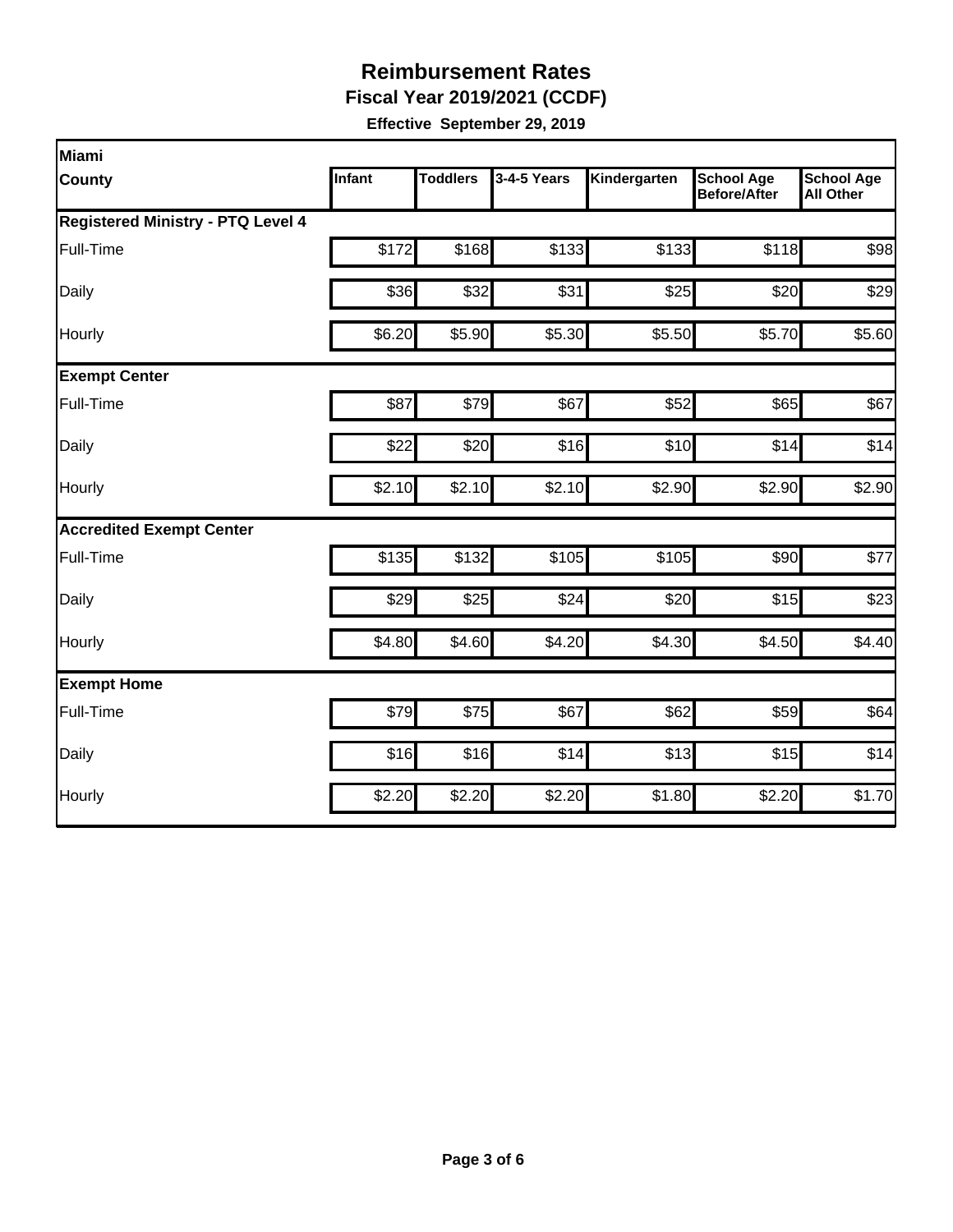**School Year 2019/2021 (OMW Pre-K)**

| Miami                             |        |                 |             |              |                                   |                         |
|-----------------------------------|--------|-----------------|-------------|--------------|-----------------------------------|-------------------------|
| <b>County</b>                     | Infant | <b>Toddlers</b> | 3-4-5 Years | Kindergarten | <b>School Age</b><br>Before/After | School Age<br>All Other |
| Licensed Center - PTQ Level 3     |        |                 |             |              |                                   |                         |
| Full-Time                         |        |                 | \$136.40    |              |                                   |                         |
| Daily                             |        |                 |             |              |                                   |                         |
| Hourly                            |        |                 |             |              |                                   |                         |
| Licensed Center - PTQ Level 4     |        |                 |             |              |                                   |                         |
| Full-Time                         |        |                 | \$146.30    |              |                                   |                         |
| Daily                             |        |                 |             |              |                                   |                         |
| Hourly                            |        |                 |             |              |                                   |                         |
| Licensed Home - PTQ Level 3       |        |                 |             |              |                                   |                         |
| Full-Time                         |        |                 | \$134.20    |              |                                   |                         |
| Daily                             |        |                 |             |              |                                   |                         |
| Hourly                            |        |                 |             |              |                                   |                         |
| Licensed Home - PTQ Level 4       |        |                 |             |              |                                   |                         |
| Full-Time                         |        |                 | \$145.20    |              |                                   |                         |
| Daily                             |        |                 |             |              |                                   |                         |
| Hourly                            |        |                 |             |              |                                   |                         |
| VCP Ministry - PTQ Level 0        |        |                 |             |              |                                   |                         |
| Full-Time                         |        |                 | \$73.70     |              |                                   |                         |
| Daily                             |        |                 |             |              |                                   |                         |
| Hourly                            |        |                 |             |              |                                   |                         |
| <b>VCP Ministry - PTQ Level 3</b> |        |                 |             |              |                                   |                         |
| Full-Time                         |        |                 | \$136.40    |              |                                   |                         |
| Daily                             |        |                 |             |              |                                   |                         |
| Hourly                            |        |                 |             |              |                                   |                         |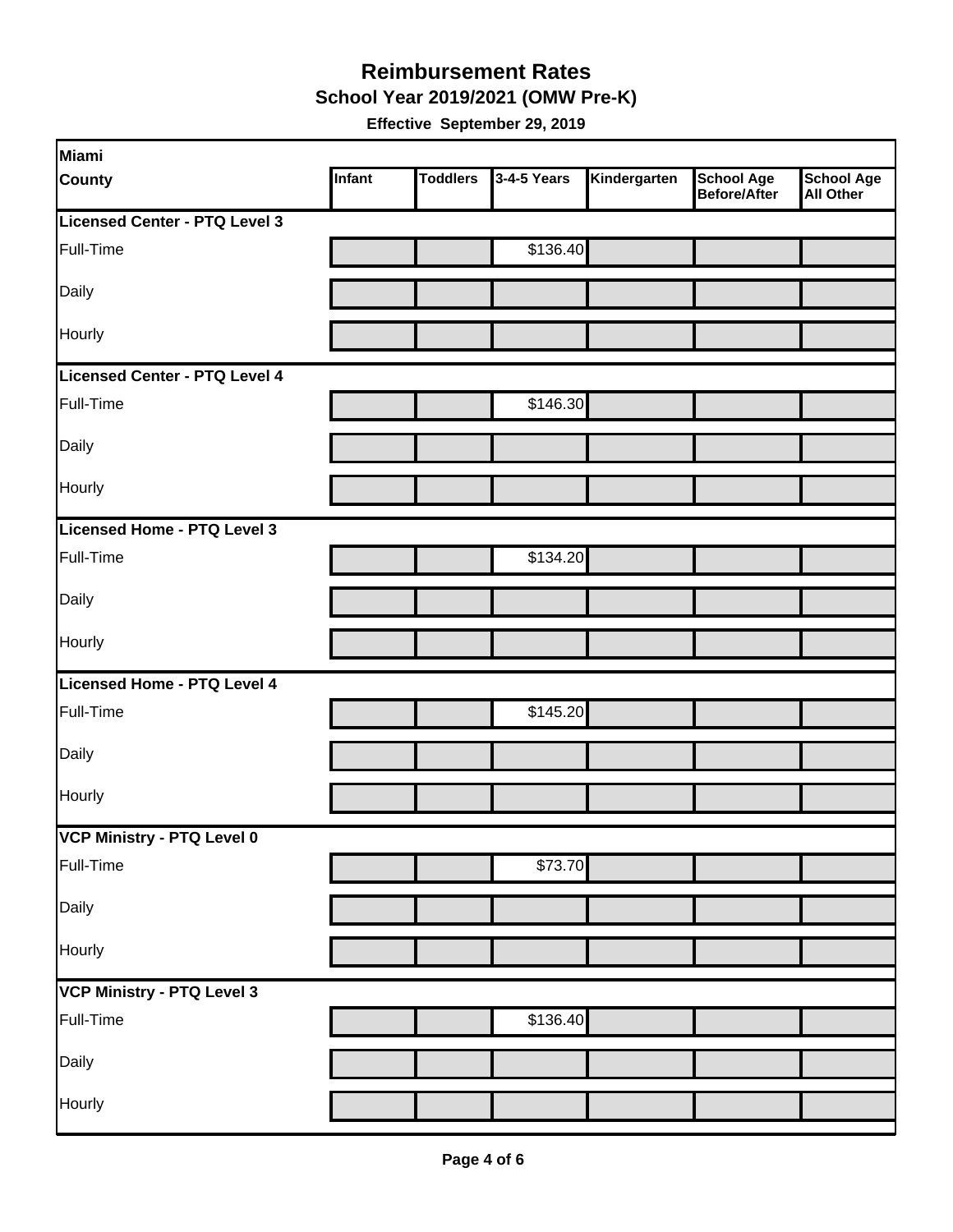**School Year 2019/2021 (OMW Pre-K)**

| Miami                                   |               |                 |             |              |                                          |                                       |  |  |  |
|-----------------------------------------|---------------|-----------------|-------------|--------------|------------------------------------------|---------------------------------------|--|--|--|
| <b>County</b>                           | <b>Infant</b> | <b>Toddlers</b> | 3-4-5 Years | Kindergarten | <b>School Age</b><br><b>Before/After</b> | <b>School Age</b><br><b>All Other</b> |  |  |  |
| <b>VCP Ministry - PTQ Level 4</b>       |               |                 |             |              |                                          |                                       |  |  |  |
| Full-Time                               |               |                 | \$146.30    |              |                                          |                                       |  |  |  |
| Daily                                   |               |                 |             |              |                                          |                                       |  |  |  |
| Hourly                                  |               |                 |             |              |                                          |                                       |  |  |  |
| Private Accredited School - PTQ Level 0 |               |                 |             |              |                                          |                                       |  |  |  |
| Full-Time                               |               |                 | \$104.50    |              |                                          |                                       |  |  |  |
| Daily                                   |               |                 |             |              |                                          |                                       |  |  |  |
| Hourly                                  |               |                 |             |              |                                          |                                       |  |  |  |
| Private Accredited School - PTQ Level 1 |               |                 |             |              |                                          |                                       |  |  |  |
| Full-Time                               |               |                 | \$104.50    |              |                                          |                                       |  |  |  |
| Daily                                   |               |                 |             |              |                                          |                                       |  |  |  |
| <b>Hourly</b>                           |               |                 |             |              |                                          |                                       |  |  |  |
| Private Accredited School - PTQ Level 2 |               |                 |             |              |                                          |                                       |  |  |  |
| Full-Time                               |               |                 | \$125.40    |              |                                          |                                       |  |  |  |
| Daily                                   |               |                 |             |              |                                          |                                       |  |  |  |
| Hourly                                  |               |                 |             |              |                                          |                                       |  |  |  |
| Private Accredited School - PTQ Level 3 |               |                 |             |              |                                          |                                       |  |  |  |
| Full-Time                               |               |                 | \$136.40    |              |                                          |                                       |  |  |  |
| Daily                                   |               |                 |             |              |                                          |                                       |  |  |  |
| Hourly                                  |               |                 |             |              |                                          |                                       |  |  |  |
| Private Accredited School - PTQ Level 4 |               |                 |             |              |                                          |                                       |  |  |  |
| Full-Time                               |               |                 | \$146.30    |              |                                          |                                       |  |  |  |
| Daily                                   |               |                 |             |              |                                          |                                       |  |  |  |
| Hourly                                  |               |                 |             |              |                                          |                                       |  |  |  |